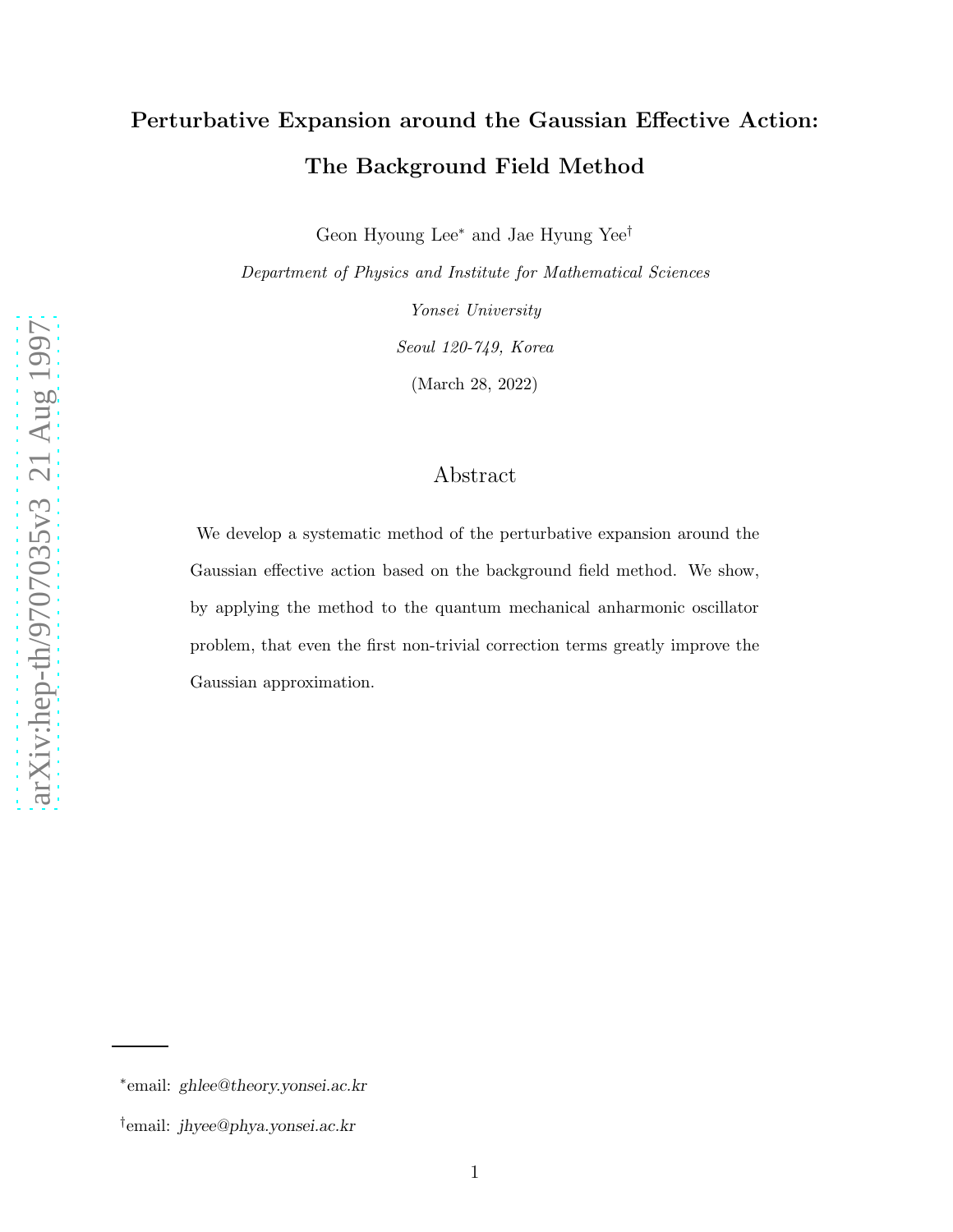#### I. INTRODUCTION

The variational Gaussian approximation method has provided a convenient and practical device in obtaining non-perturbative information from various quantum field theories, and has played an important role in enlarging our knowledge on the non-perturbative nature of the theories [\[1](#page-12-0)]. The main drawback of this method, however, is that it does not provide a systematic procedure to compute the correction terms to the approximation. One natural way to improve the Gaussian approximation is to use more general non-Gaussian trial wavefunctional for the variational approximation [[2\]](#page-12-0). Although this approach can easily be applied to the case of quantum mechanics, it has not been very successful in the case of quantum field theory.

The efforts to establish the systematic approximation method based on the variational techniques have been made by authors of ref.[[3\]](#page-12-0) and the so-called optimized expansion method and variational perturbation theory have been formulated. It is based on the fact that the Gaussian approximation is to approximate an interacting theory by a free field theory with a new mass, that is determined by variational gap equation. One constructs a complete set of energy eigenstates for this free theory and use it as a basis for perturbative expansion of the interacting theory. Cea and Tedesco[[3\]](#page-12-0) used this variational perturbation theory to evaluate the second order correction terms to the Gaussian effective potential for the  $(1+1)$  and  $(2+1)$  dimensional  $\phi^4$  theories. This perturbation theory is conceptually simple and provides a very convenient systematic procedure to evaluate the correction terms to the Gaussian effective potentials for time-independent systems. For time-dependent systems such as those treated by Eboli, Jackiw and Pi [\[1](#page-12-0)], however, one needs a method that can deal with more general effective action.

It is the purpose of this paper to develop a systematic method of computing correction terms to the Gaussian effective action based on the background field method(BFM)[[4\]](#page-12-0). The background field method provides a very effective and simple way of computing effective action in the loop-expansion. The reason why the procedure of computing effective action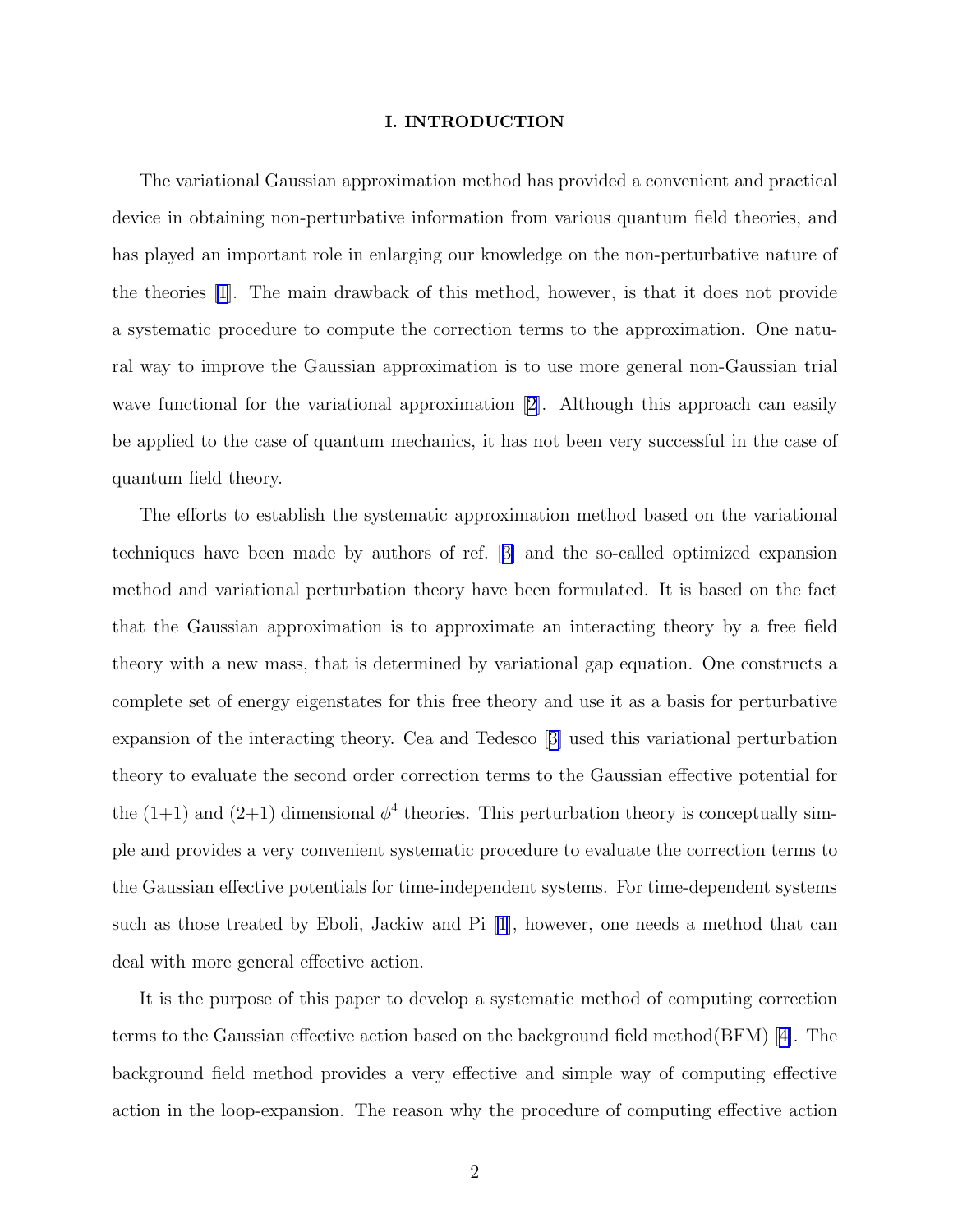in BFM becomes simplified is that one has rearranged the summation of diagrams in such a way that the propagator used in the Feynman rule already contains the part of the 1-loop interaction effect. We proceed one step further so that the zeroth order term in the expansion would give the Gaussian approximation, and the propagator used in the expansion would be the one obtained in the Gaussian approximation. This provides a very convenient and simple method in computing order by order correction terms to the Gaussian approximation of the effective action.

In the next section we give a brief review of BFM and develope the perturbative expansion method around the Gaussian effective action by using scalar  $\phi^4$  theory. In section [III,](#page-9-0) we illustrate the effectiveness of the method by evaluating the first non-trivial correction terms to the Gaussian effective potential of the  $(0+1)$ -dimensional  $\phi^4$  theory (anharmonic oscillator) and compare the result with those of various other methods. We conclude with some discussions in the last section.

# II. PERTURBATIVE EXPANSION AROUND THE GAUSSIAN EFFECTIVE ACTION

For a system described by the classical action,

$$
S[\phi] = \int d^4x \mathcal{L}[\phi(x), \partial_\mu \phi(x)], \qquad (1)
$$

the generating functional for Green's functions is defined by the path integral,

$$
\langle 0|0\rangle^J \equiv Z[J] \equiv e^{iW[J]} \equiv \int \mathcal{D}\phi e^{iS[\phi] + iJ\phi},\tag{2}
$$

where  $J(x)$  is the external source,  $W[J]$  is the generating functional for connected Green's functions, and the integral convention,  $J\phi \equiv \int d^n x J(x)\phi(x)$  is used in the exponent. The Green's functions can be obtained by

$$
\langle 0_+|T[\phi(x_1)\cdots\phi(x_n)]|0_-\rangle^J = \left(\frac{\delta}{i\delta J(x_1)}\right)\cdots\left(\frac{\delta}{i\delta J(x_n)}\right)e^{iW[J]}.
$$
\n(3)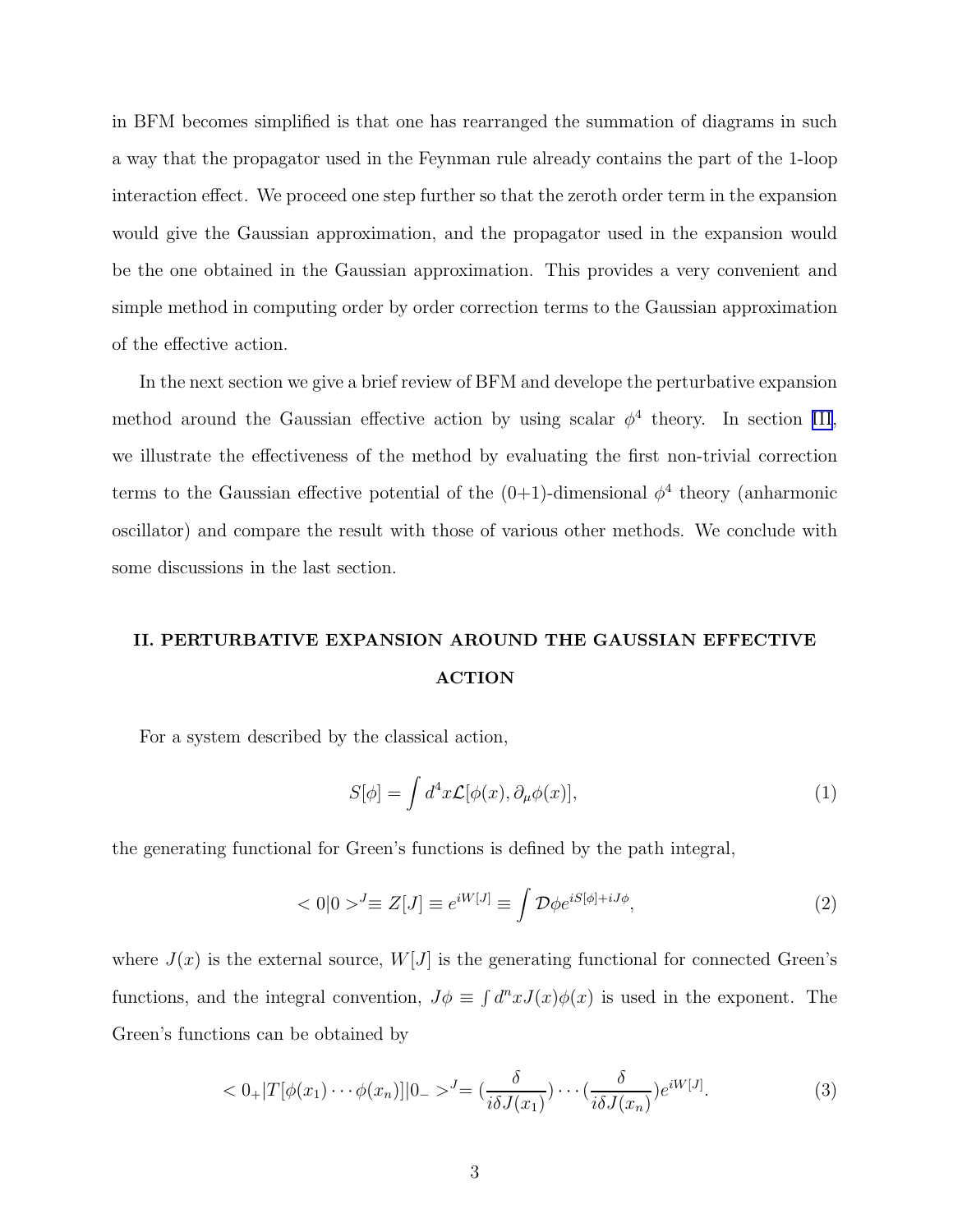<span id="page-3-0"></span>The vacuum expectation value of the field operator in the presence of external source is defined by

$$
\varphi \equiv \langle \phi(x) \rangle^J = \frac{\delta}{\delta J(x)} W[J]. \tag{4}
$$

The effective action is then defined by the Legendre transformation;

$$
\Gamma[\varphi] \equiv W[J] - \varphi J. \tag{5}
$$

Taking the derivative of  $\Gamma[\varphi]$  with respect to the external source J gives

$$
\frac{\delta}{\delta \varphi} \Gamma[\varphi] = -J,\tag{6}
$$

which is of the same form as the classical equation of motion.

We now introduce a new action  $S[\phi + B]$  which is obtained by shifting the field  $\phi$  by a background field B. This new action gives a new generating functional for Green's functions in the presence of the background field  $B$ ,

$$
\tilde{Z}[J, B] \equiv e^{i\tilde{W}[J, B]} \n\equiv \int \mathcal{D}\phi e^{iS[\phi + B] + iJ\phi},
$$
\n(7)

and the vacuum expectation value of field operator is now defined by

$$
\tilde{\varphi} \equiv \frac{\delta}{\delta J} \tilde{W}[J, B] = \frac{\delta}{i\delta J} \log(\tilde{Z}[J, B]). \tag{8}
$$

Since Eq. (7) can be written as

$$
\tilde{Z}[J,B] = \int \mathcal{D}\phi e^{iS[\phi] + iJ(\phi - B)} = Z[J]e^{-iJB},\tag{9}
$$

the new generating functional  $\tilde{W}[J, B]$  for connected Green's functions in the presence of the background field is related to the old one by,

$$
\tilde{W}[J,B] = W[J] - JB.
$$
\n(10)

By taking the derivative of Eq. (10) with respect to J, one obtains the relation between  $\tilde{\varphi}$ and  $\varphi$ ;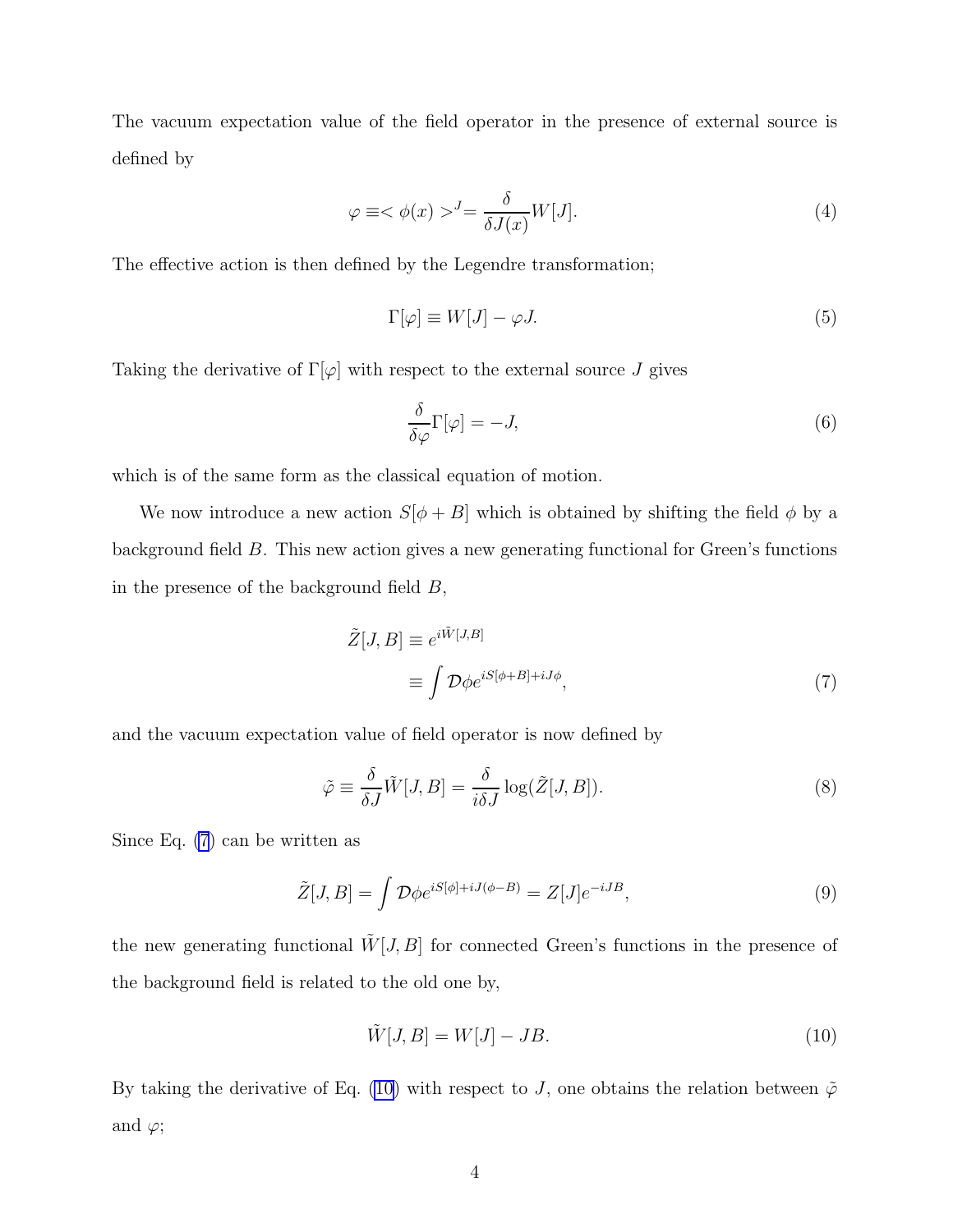$$
\tilde{\varphi} = \varphi - B. \tag{11}
$$

<span id="page-4-0"></span>The new effective action  $\tilde{\Gamma}[\tilde{\varphi}, B]$  in the presence of the background field B can then be written as

$$
\tilde{\Gamma}[\tilde{\varphi}, B] \equiv \tilde{W}[J, B] - J\tilde{\varphi}
$$
\n
$$
= (W[J] - JB) - J(\varphi - B)
$$
\n
$$
= \Gamma[\tilde{\varphi} + B]. \tag{12}
$$

If we set  $\tilde{\varphi} = 0$ , then Eq. (12) becomes

$$
\Gamma[B] = \tilde{\Gamma}[\tilde{\varphi} = 0, B],\tag{13}
$$

which implies that the effective action  $\Gamma[B]$  consists of one  $\tilde{\varphi}$ -particle irreducible diagrams withno external  $\tilde{\varphi}$ -lines. Due to Eq. ([8\)](#page-3-0) and (12), the effective action can be considered to be the extremum value of  $\tilde{W}[J, B]$  with respect to the variation of the external source J.

We now consider the n-dimensional scalar  $\phi^4$  theory described by the Lagrangian density,

$$
\mathcal{L} = -\frac{1}{2}\phi(i\mathcal{D}^{-1})\phi - \frac{\lambda}{4!}\phi^4,\tag{14}
$$

where  $\mathcal{D}^{-1}$  is defined by

$$
i\mathcal{D}^{-1} \equiv (\partial^2 + \mu^2). \tag{15}
$$

The generating functional for Green's functions in the presence of the background field  $B$  is given by

$$
\tilde{Z}[J,B] \equiv \int \mathcal{D}\phi e^{iS(\phi+B)+i\phi J} \n= det\sqrt{-K} \exp[\frac{1}{2}B\mathcal{D}^{-1}B - \frac{i\lambda}{4!}B^4] \n\times \exp[(B\mathcal{D}^{-1} - \frac{i\lambda}{3!}B^3)\frac{\delta}{i\delta J}] \exp[-\frac{i\lambda}{4!}(\frac{\delta}{i\delta J})^4 - \frac{i\lambda}{3!}B(\frac{\delta}{i\delta J})^3]e^{\frac{1}{2}JKJ},
$$
\n(16)

where  $K$  is defined by

$$
K_{xy}^{-1} \equiv \mathcal{D}_{xy}^{-1} - \frac{i\lambda}{2} B_x^2 \delta_{xy}.
$$
 (17)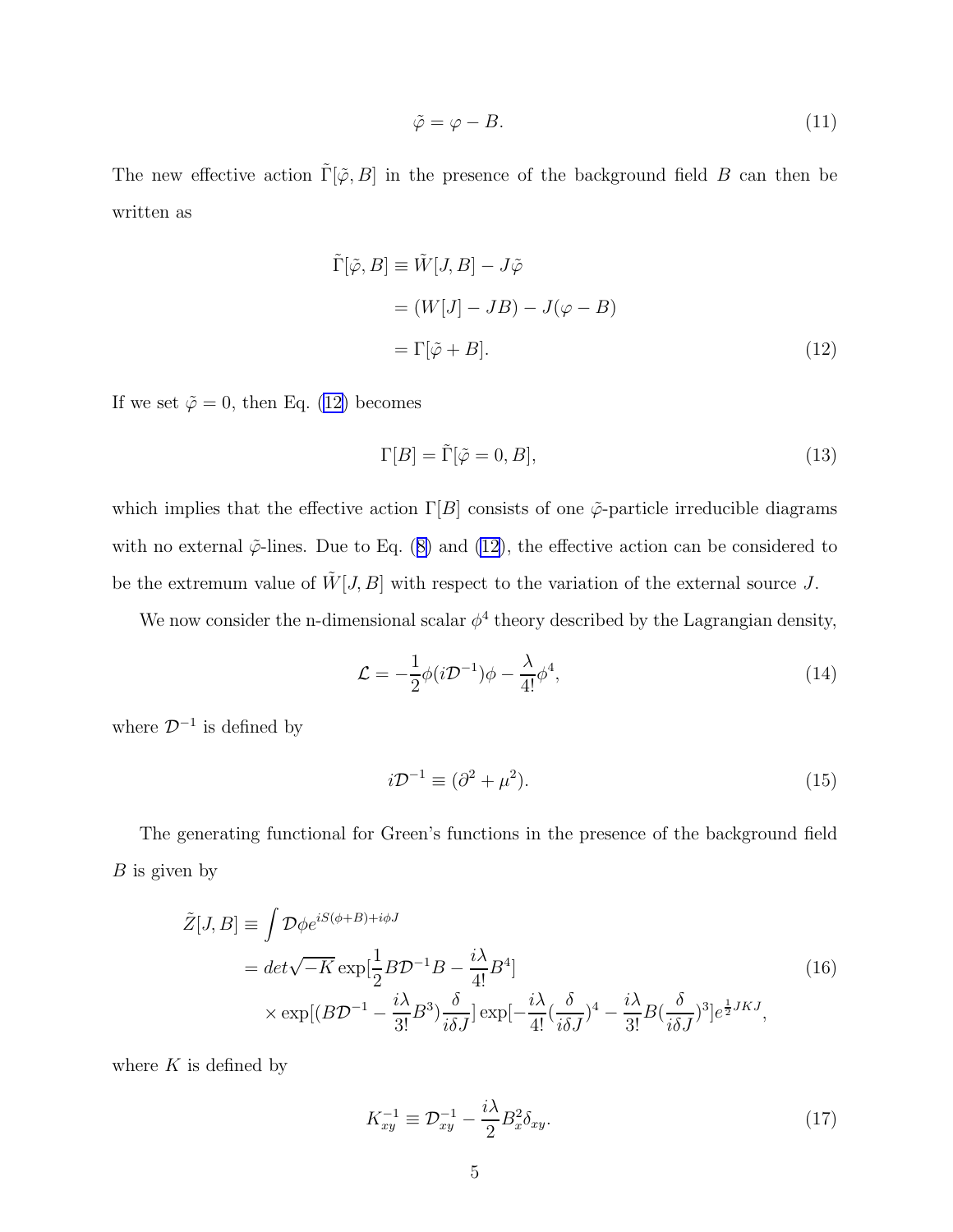<span id="page-5-0"></span>The effective action is given by

$$
e^{i\Gamma[B]} = \tilde{Z}[J,B]|_{\tilde{\varphi}=0}.\tag{18}
$$

Note that the first line of Eq. [\(16](#page-4-0)) gives rise to the 1-loop effective action and the last line, upon setting  $\tilde{\varphi} = 0$ , represents the higher loop contributions to the effective action. This higher loop contributions can be evaluated by using the Feynman rule with the propagator givenby  $K_{xy}$  of Eq. ([17](#page-4-0)). Thus the effective action consists of one  $\tilde{\varphi}$ -particle irreducible bubble diagrams with no external lines, and the procedure of evaluating the higher loop contributions is simplified compared to the conventional method. The reason why it is simplified is that the propagators used in the Feynman rule, Eq. [\(17\)](#page-4-0), already contains the interaction effect through the background field  $B$ , and the generating functional has been rearranged in such a way that the zeroth order term in the expansion, the first line of Eq. ([16](#page-4-0)), is the one-loop effective action

We now proceed one step further so that the propagator used for the perturbative expansion would be the one obtained in the Gaussian approximation. In other words, we want to rearrange  $e^{i\Gamma[B]}$  in such a way that the zeroth order term in the expansion would give the Gaussian approximation of the effective action. To do this, we consider the relations:

$$
\frac{\delta}{\delta J_x} e^{\frac{1}{2}J_y G_{yz} J_z} = G_{xy} J_y e^{\frac{1}{2}J_y G_{yz} J_z} \equiv (GJ)_x e^{\frac{1}{2}JGJ} \tag{19}
$$

$$
\frac{\delta^2}{\delta J_x^2} e^{\frac{1}{2}J_y G_{yz} J_z} = ((GJ)_x^2 + G_{xx}) e^{\frac{1}{2}JGJ} \tag{20}
$$

$$
\frac{\delta^3}{\delta J_x^3} e^{\frac{1}{2}J_y G_{yz} J_z} = ((GJ)_x^3 + 3G_{xx}(GJ)_x) e^{\frac{1}{2}JGJ} \tag{21}
$$

$$
\frac{\delta^4}{\delta J_x^4} e^{\frac{1}{2}J_y G_{yz} J_z} = ((GJ)_x^4 + 6G_{xx}(GJ)_x^2 + 3G_{xx}^2) e^{\frac{1}{2}JGJ},\tag{22}
$$

whichwould appear in the expansion of the last line of Eq.  $(16)$  $(16)$  $(16)$ . Note that Eq.  $(21)$  and (22) contain the diagrams where internal lines come out of a point and go back to the same point as shown in Fig. [1](#page-14-0) and [2](#page-14-0), and the Gaussian approximation of the effective action consists of such diagrams.

To extract such diagrams out of the last line of Eq.([16\)](#page-4-0), we define new functional derivatives in such a way that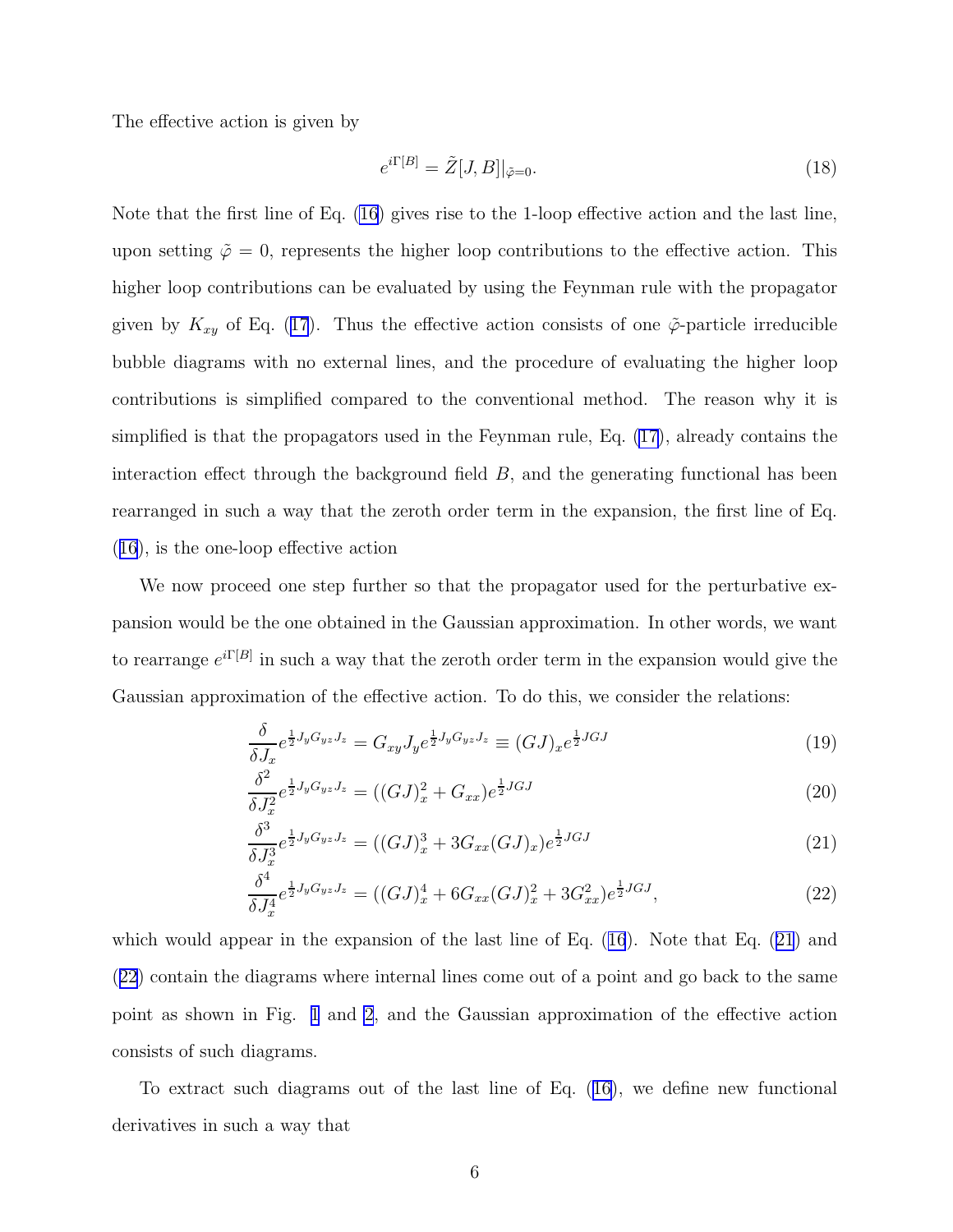$$
\left(\frac{\delta^3}{\delta J_x^3}\right)' e^{\frac{1}{2}JGJ} = \left((GJ)_x\right)^3 e^{\frac{1}{2}JGJ} \tag{23}
$$

$$
\left(\frac{\delta^4}{\delta J_x^4}\right)'e^{\frac{1}{2}JGJ} = \left((GJ)_x\right)^4 e^{\frac{1}{2}JGJ}.\tag{24}
$$

<span id="page-6-0"></span>Comparing Eqs. $(21)$  $(21)$  $(21)$  and  $(22)$  and Eqs. $(23)$  and  $(24)$ , we find that the primed derivatives must be defined by

$$
\left(\frac{\delta^3}{\delta J_x^3}\right)' \equiv \frac{\delta^3}{\delta J_x^3} - 3G_{xx}\frac{\delta}{\delta J_x} \tag{25}
$$

$$
\left(\frac{\delta^4}{\delta J_x^4}\right)' \equiv \frac{\delta^4}{\delta J_x^3} - 6G_{xx}\frac{\delta^2}{\delta J_x^2} + 3G_{xx}^2. \tag{26}
$$

We note that the primed derivatives operated on  $e^{\frac{1}{2}JGJ}$  do not generate the diagrams that contribute to the Gaussian approximation, such as those shown in Fig.[1](#page-14-0)(b), Fig[.2](#page-14-0)(b) and (c).

This implies that by using the primed derivatives one may extract the diagrams that contribute to the Gaussian effective action, out of the last line of Eq.([16\)](#page-4-0). To do this we need to find a Green's function  $G$  which satisfies,

$$
\exp\left[\frac{\lambda B}{3!}(\frac{\delta}{\delta J})^3 - \frac{i\lambda}{4!}(\frac{\delta}{\delta J})^4\right]e^{\frac{1}{2}JKJ} =
$$
  
\n
$$
N \exp[A\frac{\delta}{\delta J}] \exp\left[\frac{\lambda B}{3!}(\frac{\delta^3}{\delta J^3})' - \frac{i\lambda}{4!}(\frac{\delta^4}{\delta J^4})'\right]e^{\frac{1}{2}JGJ},
$$
\n(27)

where a normalization constant N and a function  $A(x)$  are to be determined. By using the definitions Eq.  $(25)$  and  $(26)$ , one easily find G, N and A that satisfy Eq.  $(27)$ :

$$
N = \frac{det\sqrt{-G}}{det\sqrt{-(G^{-1} - \frac{i\lambda}{2}G_{xx})^{-1}}} \exp[\frac{i\lambda}{8}G_{xx}^2],
$$
\n(28)

$$
A = \frac{\lambda}{2} BG_{xx},\tag{29}
$$

$$
G_{xy}^{-1} = K_{xy}^{-1} + \frac{i\lambda}{2} G_{xx} \delta_{xy}
$$
  
=  $\mathcal{D}_{xy}^{-1} - \frac{i\lambda}{2} B_x^2 \delta_{xy} + \frac{i\lambda}{2} G_{xx} \delta_{xy}.$  (30)

Thus we can rewrite the generating functional for Green's functions, Eq. [\(16](#page-4-0)) as

$$
\tilde{Z}[J,B] = \det \sqrt{-G} \exp\left[\frac{1}{2}B\mathcal{D}^{-1}B - \frac{i\lambda}{4!}B^4 + \frac{i\lambda}{8}G_{xx}^2\right]
$$
  
 
$$
\times \exp\left[(-iB\mathcal{D}^{-1} - \frac{\lambda}{3!}B^3 + \frac{\lambda}{2}BG_{xx})\frac{\delta}{\delta J}\right] \exp\left[\frac{\lambda B}{3!}\left(\frac{\delta^3}{\delta J_x^3}\right)' - \frac{i\lambda}{4!}\left(\frac{\delta^4}{\delta J_x^4}\right)'\right]e^{\frac{1}{2}JGJ},
$$
\n(31)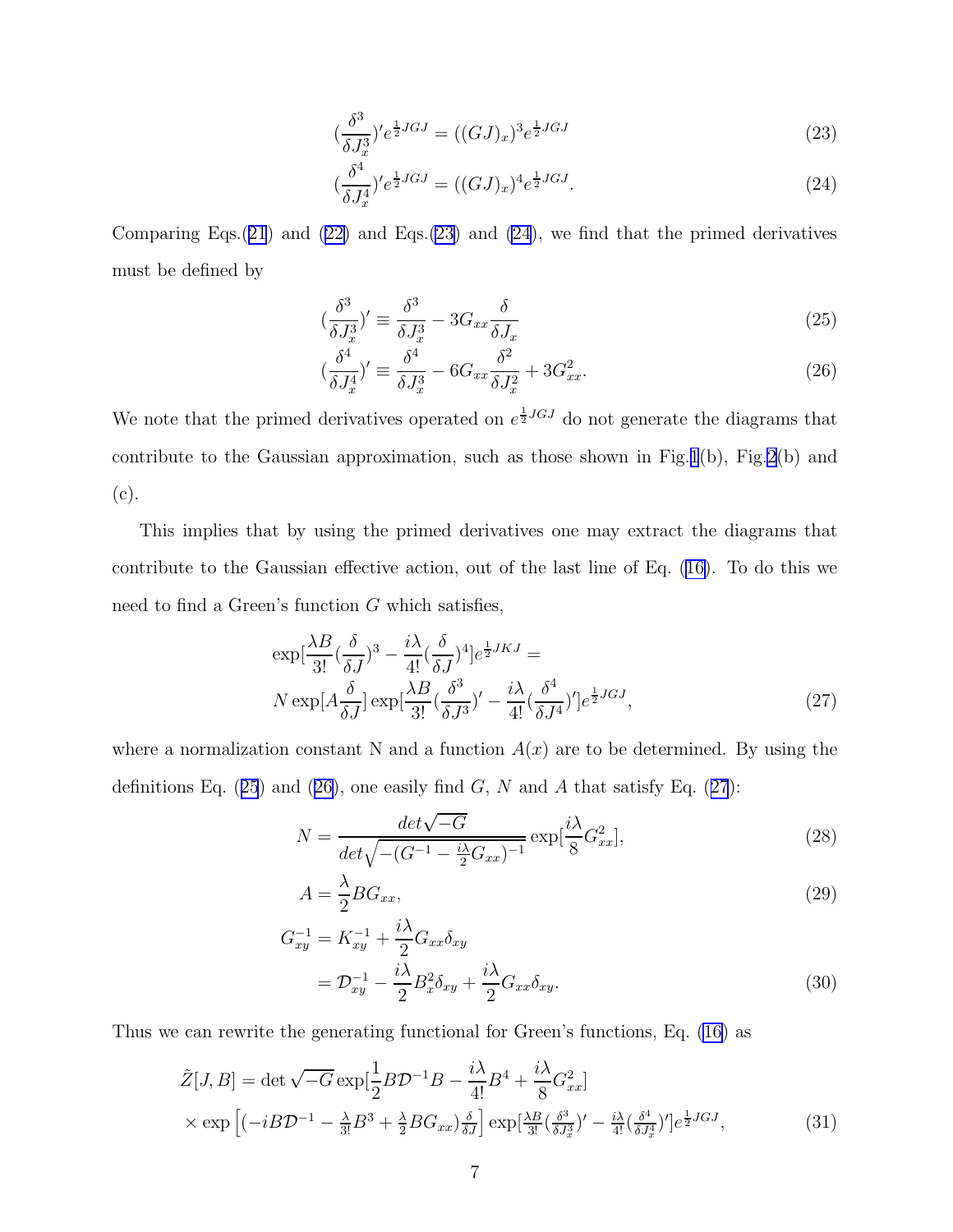<span id="page-7-0"></span>where the functional derivatives in the last line do not generate the cactus type diagrams such as those shown in Fig.[2\(](#page-14-0)c).

The effective action  $\Gamma[B]$  is given by

$$
e^{i\Gamma[B]} = \tilde{Z}[J,B]|_{\tilde{\varphi}=0}
$$
  
= det  $\sqrt{-G} \exp\left[\frac{1}{2}B\mathcal{D}^{-1}B - \frac{i\lambda}{4!}B^4 + \frac{i\lambda}{8}G_{xx}^2\right]$  I[B], (32)

where

$$
I[B] = \exp\left[(-iB\mathcal{D}^{-1} - \frac{\lambda}{3!}B^3 + \frac{\lambda}{2}BG_{xx})\frac{\delta}{\delta J}\right] \times \exp[\frac{\lambda B}{3!}(\frac{\delta^3}{\delta J_x^3})' - \frac{i\lambda}{4!}(\frac{\delta^4}{\delta J_x^4})']e^{\frac{1}{2}JGJ}\Big|_{\tilde{\varphi}=0}.
$$
\n(33)

Notethat Eq. ([30](#page-6-0)), which determines the Green's function  $G_{xy}$ , is exactly the variational gap equation written in Minkowski space notation [\[1\]](#page-12-0), and therefore the coefficient of  $I[B]$  in Eq. (32) gives rise to the Gaussian effective action as we have alluded to above. Since  $I[B]$ of Eq. (33) can be expanded as a power series in  $\lambda$  as is done in the conventional BFM, we have the perturbative expansion of the effective action around the Gaussian approximation.

We now consider the contributions coming from  $I[B]$ . The linear term in the exponent of Eq. (33) generate tadpole diagrams. This term does not contribute to the effective action because the effective action  $\Gamma[B]$  is the extremum value of  $\tilde{W}[J, B]$  as explained earlier, and the tadpole term does not change the extremum value. We therefore see that  $I[B]$  has the samestructure as the last line of Eq. ([16](#page-4-0)) except that the propagator is replaced by  $G_{xy}$ , and the functional derivatives are replaced by the primed derivatives. Thus  $I|B|$  consists of one  $\tilde{\varphi}$ -particle irreducible bubble diagrams with no external  $\tilde{\varphi}$ -lines, and without the cactus type diagrams (with internal lines coming out of a point and going back to the same point). We have thus established the systematic correction method to the Gaussian approximation, where one can compute order by order correction terms to the Gaussian effective action. One can easily show that the  $\lambda^2$  contribution of  $I[B]$  consists of the diagrams shown in Fig[.3.](#page-14-0)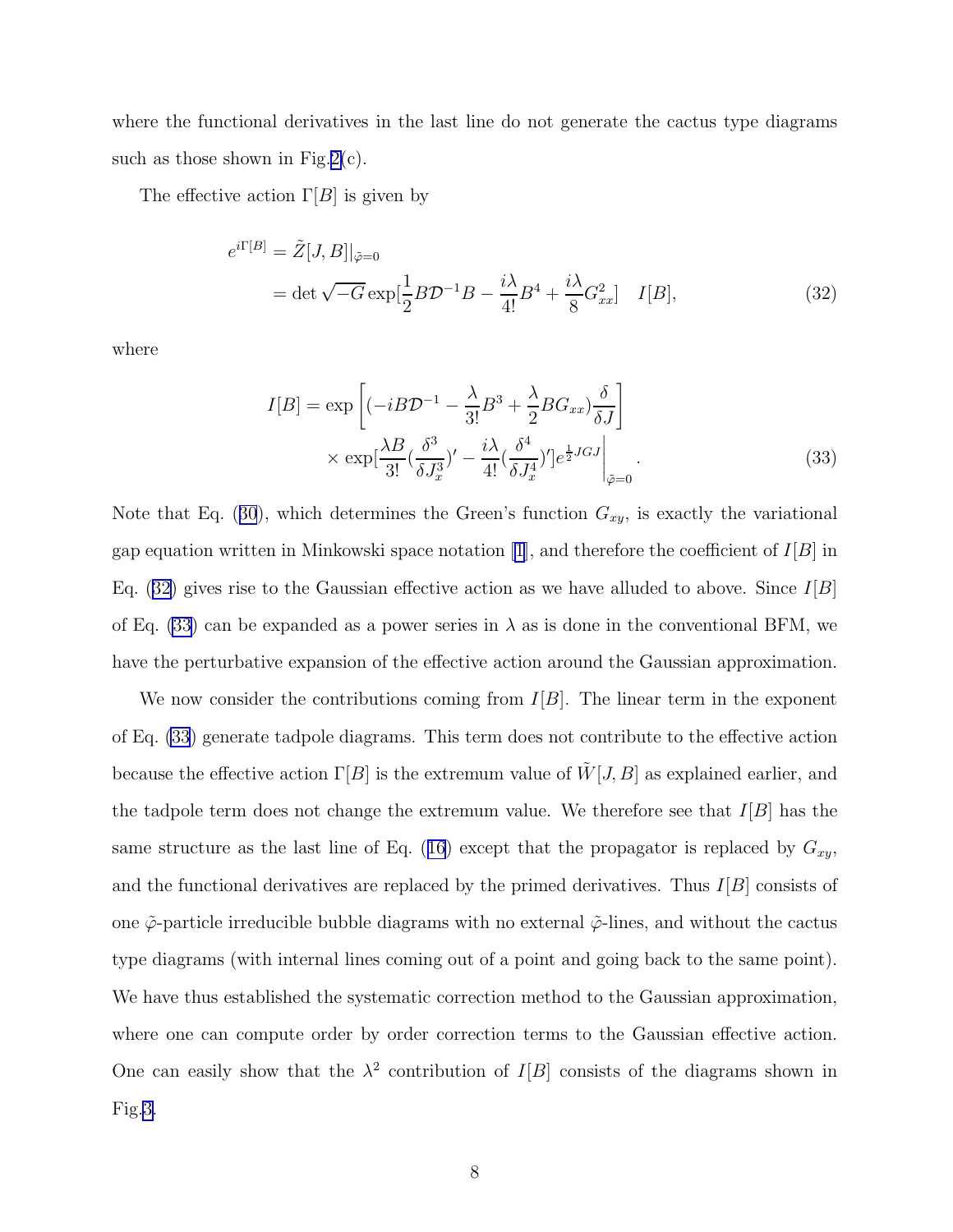<span id="page-8-0"></span>If we consider the space-time independent background field in the above formulation, we obtain the effective potential defined by

$$
V_{eff}[B] \equiv -\frac{\Gamma[B]}{\int d^n x}.\tag{34}
$$

Since B is a constant,  $G_{xy}$  is a function of  $(x - y)$ . Defining the Fourier transformation of  $G_{xy}$  as

$$
G_{xy} \equiv \int_p g(p)e^{ip(x-y)} \tag{35}
$$

and the effective mass as

$$
m^2 \equiv \mu^2 + \frac{\lambda}{2}B^2 - \frac{\lambda}{2} \int_p g(p), \qquad (36)
$$

we can write Eq. [\(30](#page-6-0)) as

$$
g(p) = \frac{1}{i(p^2 - m^2)},
$$
\n(37)

where

$$
\int_{p} \equiv \int \frac{d^{n}p}{(2\pi)^{n}},\tag{38}
$$

and n is the dimension of space-time. We note that  $Eqs.(36)$  and  $(37)$  are the well known mass gap equation for the Gaussian effective potential [\[1\]](#page-12-0). Thus the zeroth order contribution of Eq. [\(32](#page-7-0)) is the Gaussian effective potential and the first non-trivial correction terms to the Gaussian approximation are of the order  $\lambda^2$  as shown in Fig[.3.](#page-14-0)

Thus up to the  $\lambda^2$  order contribution of  $I[B]$  the effective potential is given by

$$
V_{eff} = V_G + V_P,\tag{39}
$$

where

$$
V_G \equiv \frac{\mu^2}{2}B^2 + \frac{\lambda}{4!}B^4 - \frac{1}{2\lambda}(m^2 - \mu^2 - \frac{\lambda}{2}B^2)^2 + i\text{Tr}\log\sqrt{-G},\tag{40}
$$

$$
V_P \equiv i\frac{\lambda^2}{12}B^2G^3 - i\frac{\lambda^2}{48}G^4,\tag{41}
$$

and G is given by Eqs.(35)  $\sim$  (37).  $V_G$  is the Gaussian effective potential, and  $V_P$  is the first non-trivial contribution from  $I[B]$  which is shown in Fig.[3.](#page-14-0) This result is the same as that of Cea and Tedesco[[3\]](#page-12-0) computed by using the variational perturbation theory.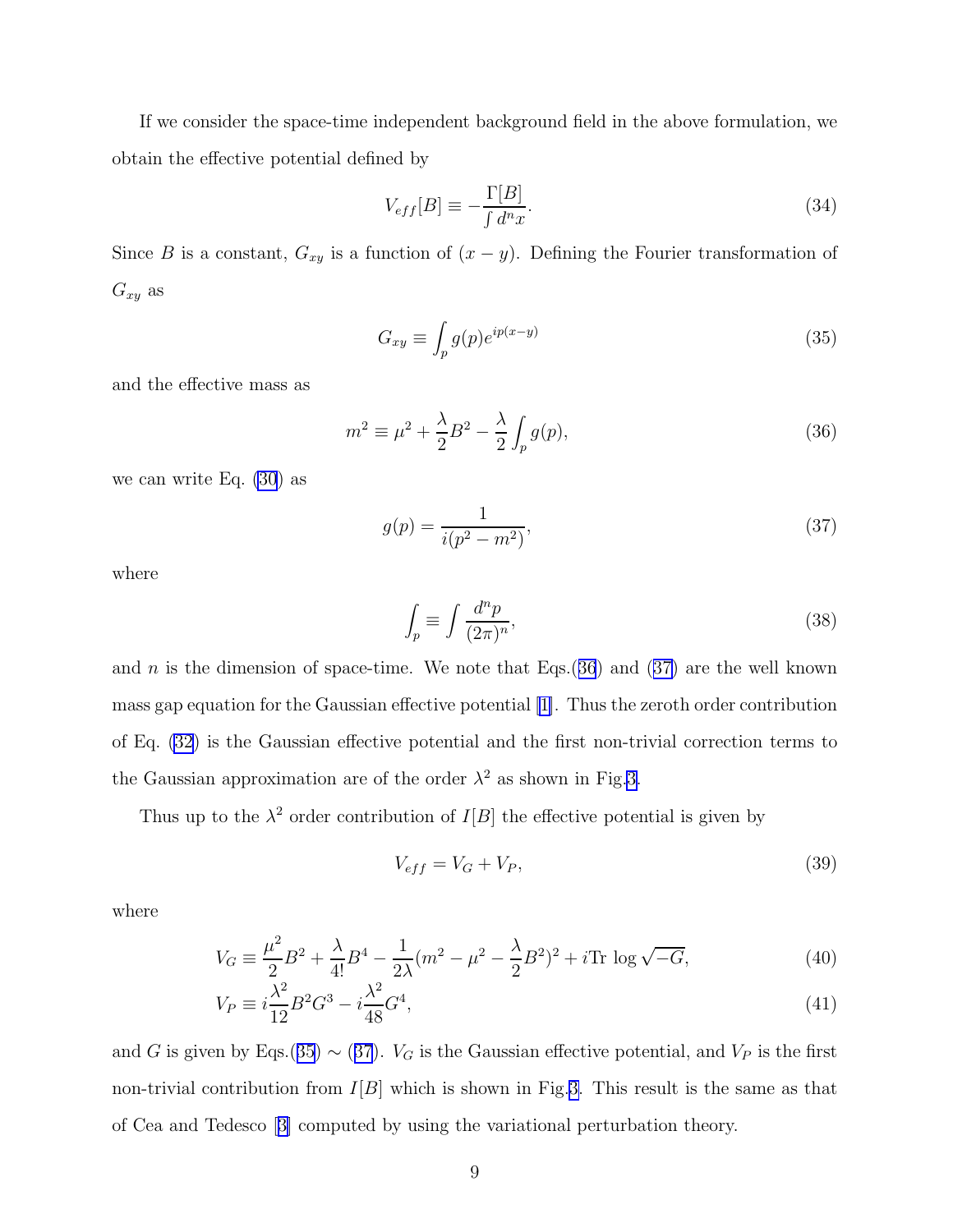#### <span id="page-9-0"></span>III. EFFECTIVE POTENTIAL FOR THE (0+1)-DIMENSIONAL  $\phi^4$  THEORY

To illustrate how much our method improve the Gaussian approximation we now consider the  $(0+1)$ -dimensional  $\phi^4$  theory, which is the quantum mechanical anharmonic oscillator, and compare the results with those of various other methods. By applying the Wick rotation, Eqs.  $(40)$  $(40)$  and  $(41)$  can be written in this case as

$$
V_{eff}[B] = V_G + V_P,\tag{42}
$$

where

$$
V_G = \frac{\mu^2}{2}B^2 + \frac{\lambda}{24}B^4 - \frac{1}{2\lambda}(m^2 - \mu^2 - \frac{\lambda}{2}B^2)^2 + \hbar\frac{\sqrt{m^2}}{2},\tag{43}
$$

$$
V_P = -\frac{\lambda^2 \hbar^2}{144m^4} B^2 - \frac{\lambda^2 \hbar^3}{1536(\sqrt{m^2})^5}.
$$
\n(44)

The effective mass, m, in Eqs.(43) and (44) is given by

$$
m^{2} = \mu^{2} + \frac{\lambda}{2}B^{2} + \frac{\lambda\hbar}{4\sqrt{m^{2}}},
$$
\n(45)

where we have put the Plank constant explicitly.

The improved Gaussian effective potential contains all diagrams up to 2-loop. Therefore, The 2-loop effective potential, which can be obtained by taking the terms up to  $\hbar^2$  order from Eq.  $(42)$ , is

$$
V_{2-loop} = \frac{\mu^2}{2}B^2 + \frac{\lambda}{24}B^4 + \frac{\hbar}{2}\sqrt{\mu^2 + \frac{\lambda}{2}B^2} + \hbar^2\left(\frac{\lambda}{32}(\mu^2 + \frac{\lambda}{2}B^2)^{-1} - \frac{\lambda^2}{144}B^2(\mu^2 + \frac{\lambda}{2}B^2)^{-2}\right).
$$
 (46)

Ignoring the  $\hbar^2$  term, we obtain the 1-loop effective potential, which agrees with that of Ref. [\[5](#page-12-0)]. Using these results, we evaluate the ground state energies of various approximation methods and compare their results.

For simplicity, we consider the case of positive  $\mu^2 = 1$ , and compare the ground state energies of various approximation methods in the unit  $\hbar = 1$ . Then the classical potential has minimum  $V_{cl} = 0$  at  $B = 0$ . The values of the coupling constant will be chosen to be thatof [[5\]](#page-12-0). ( $\lambda$  of [\[5](#page-12-0)] corresponds to our  $\frac{\lambda}{4!}$ .)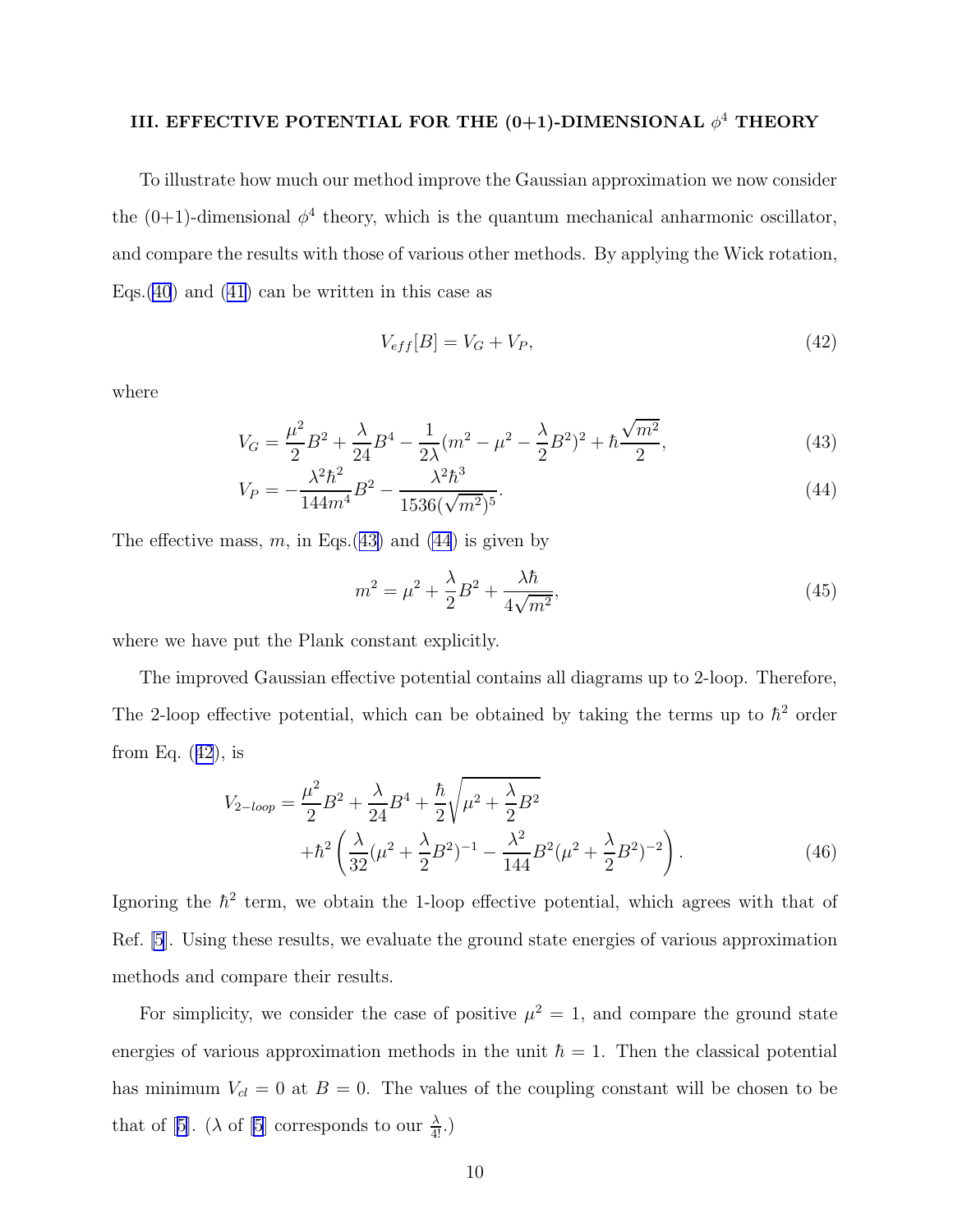Table [I](#page-15-0) shows the ground state energy values of various approximations and their errors compared to the numerical results, for several coupling constants. This shows that the first non-trivial correction to the Gaussian approximation greatly improves the result for the small coupling region. For strong coupling, Gaussian and improved Gaussian approximation display much better results than the loop expansion, which shows the non-perturbative nature of the approximation methods. Though the GEP is accurate to within about 2% in the strong coupling region, the error of the improved GEP is smaller than about 0.8%. This shows that the perturbative expansion method greatly improves the Gaussian approximation even at the first non-trivial correction level.

#### IV. DISCUSSION

We have developed the perturbative expansion method around the Gaussian effective action by using the background field method. The method is based on the observation that the Gaussian effective action consists of cactus type diagrams, which were extracted out of the functional derivative part of the effective action, i.e., the last line of Eq. [\(16\)](#page-4-0), by introducing the primed derivatives defined in Eqs.[\(25](#page-6-0)) and([26\)](#page-6-0). This procedure effectively rearranged the diagrams in such a way that the propagator used in the perturbative expansion becomes that of Gaussian approximation, and the zeroth order term of the effective action consists of the Gaussian one.

In the last section we have considered the quantum mechanical anharmonic oscillator, and have shown that the perturbative correction greatly improves the Gaussian approximation even at the first non-trivial  $(\lambda^2$  contribution) correction level.

One can easily compute the  $\lambda^2$  contributions to the effective potentials for the  $(1+1)$  and  $(2+1)$  dimensional  $\phi^4$  theories, and show that they agree with those of Cea and Tedesco [\[3](#page-12-0)]. Our method appears to be simpler than the variational perturbation theory in practical applications and can also be used in the cases of time-dependent systems. Our method can easily be generalized to the cases of fermionic and gauge field theories.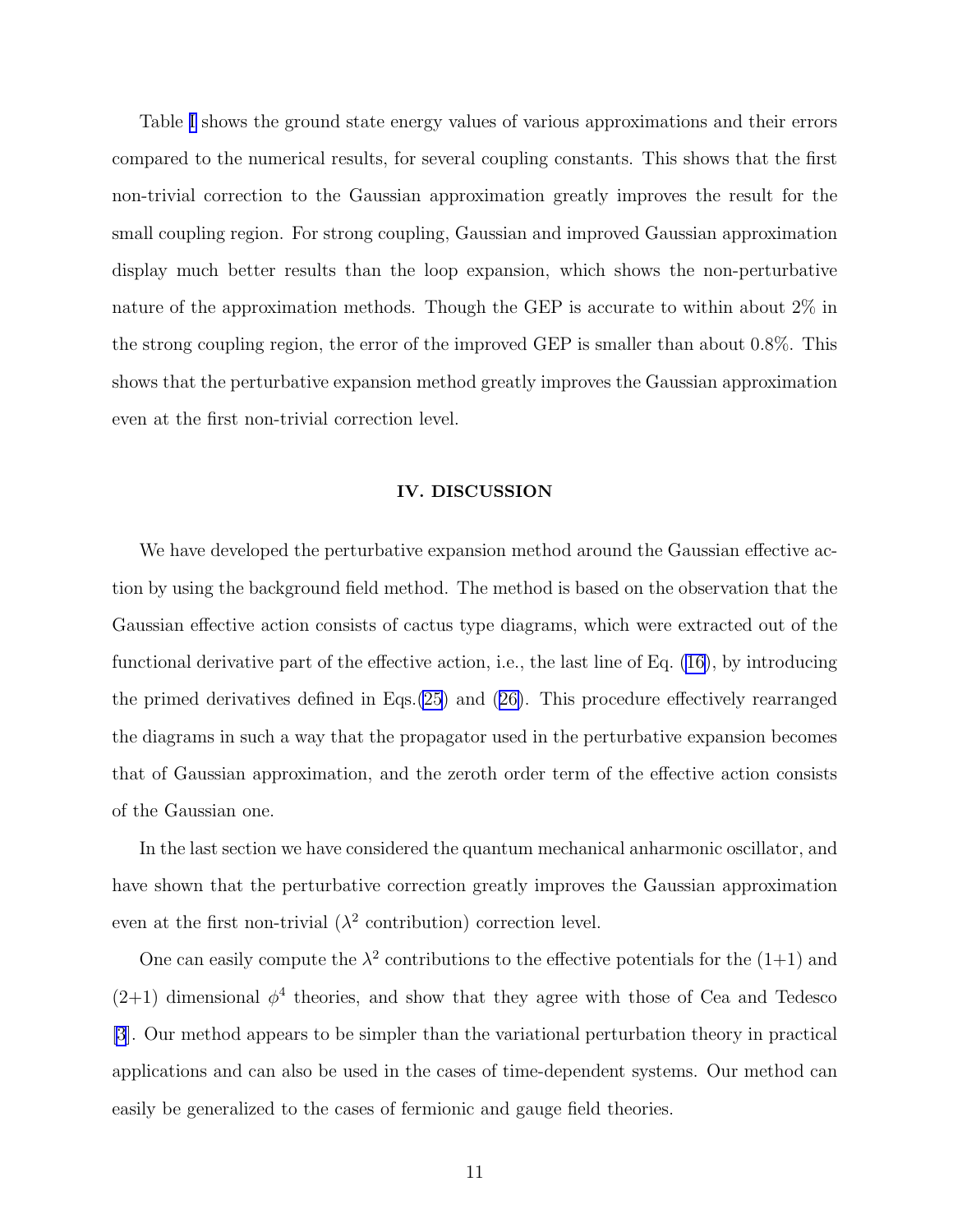# Acknowledgements

This work was supported in part by Korea Science and Engineering Foundation under Grant No.95-0701-04-01-3 and 065-0200-001-2, the Center for Theoretical Physics (SNU), and by the Basic Science Research Institute Program, Ministy of Education, under project No. BSRI-96-2425.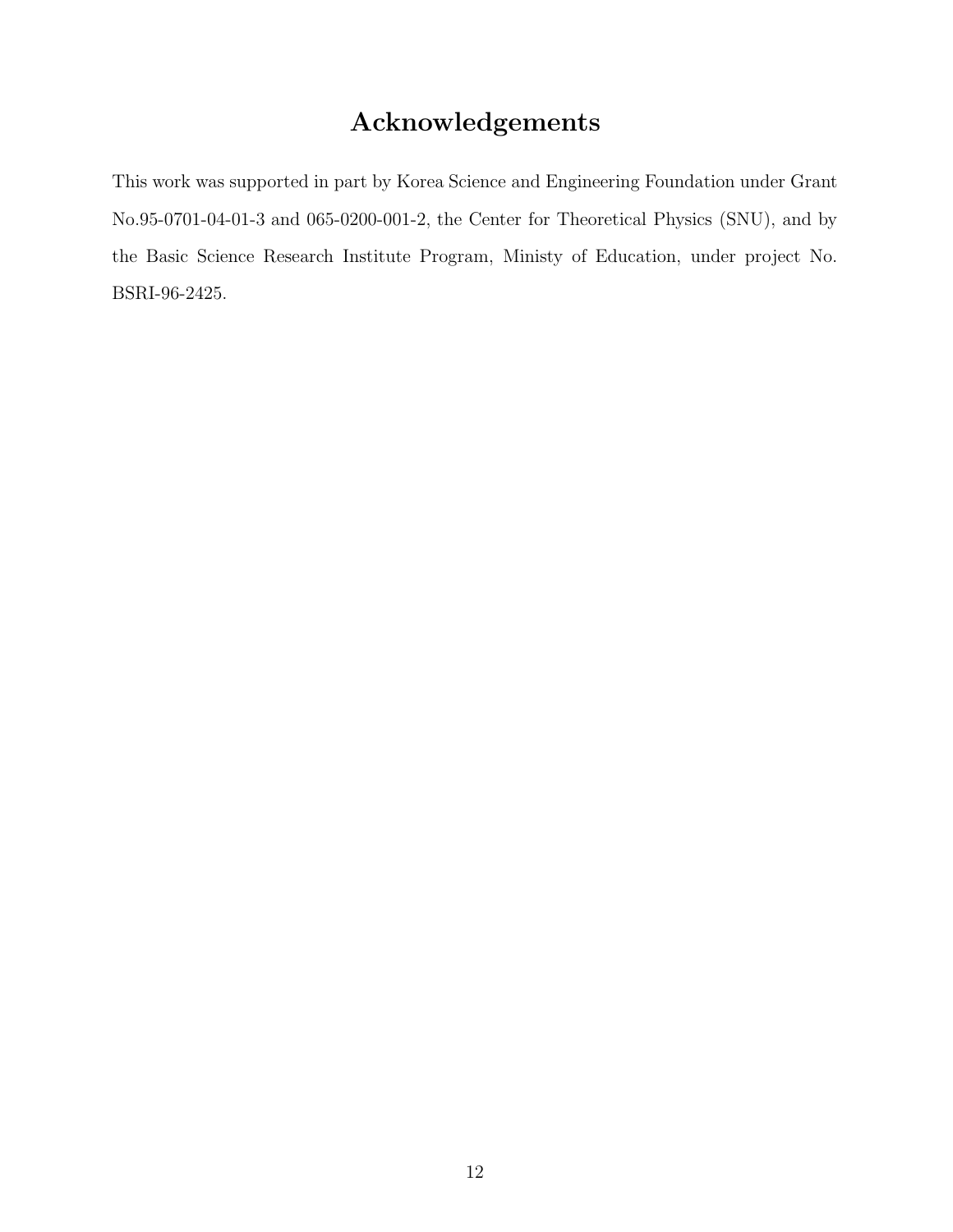#### REFERENCES

- <span id="page-12-0"></span>[1] T. Barnes and G. I. Ghandour, Phys. Rev. D 22, 924 (1980); P. M. Stevenson, Phys. Rev. D 32, 1389 (1985); S.-Y.Pi and M.Samiullah, Phys. Rev. D 36, 3128 (1987); O.Eboli, R.Jackiw and S.-Y.Pi, Phys. Rev. D 37, 3557 (1988); S.K. Kim, W. Namgung, K.S. Soh and J.H. Yee, Phys. Rev. D 41, 3792 (1990);Phys. Rev. D 43, 2046 (1991); Ann. Phys. 214, 142 (1992); S.K. Kim, J. Yang, K.S. Soh and J.H. Yee, Phys. Rev. D 40, 2647 (1989); S. Hyun, G.H. Lee and J.H. Yee, Phys. Rev. D 50, 6542 (1994); H.-J. Lee, K. Na and J.H. Yee, Phys. Rev. D 51, 3125 (1995); H.-J. Lee, S. Lee and J.H. Yee, J. Kor. Phys. Soc. 29, 5751 (1996) and references therein.
- [2] L. Polley and D.E.L. Pottinger, eds., Variational calculations in quantum field theory, World Scientific, Singapore (1987); L. Polley and U. Ritschel, Phys. Lett. B221, 44 (1989); U. Ritschel, Phys. Lett. B227, 251 (1989); Z. Phys. 47, 457 (1990); H. Verschelde and M. Coppens, Phys. Lett. B287, 133 (1992).
- [3] A.Okopińska, Phys. Rev. D 35, 1835 (1987); Phys. Rev. D 38, 2507 (1988); Ann. Phys.(N.Y.) 228, 19 (1993). I. Stancu and P. M. Stevenson, Phys. Rev. D 42, 2710 (1990); P. Cea, Phys. Lett. B236, 191 (1990); I. Stancu, Phys. Rev. D 43, 1283 (1991); P.Cea and L.Tedesco, Phys. Lett. B335, 423 (1994);Phys. Rev. D 55, 4967 (1997).
- [4] B.S. DeWitt, Phys. Rev. 162, 1195 (1967); G.t' Hooft, in Acta Universitatis Wratislavensis no. 38, 12th Winter School of Theoretical physics in Karpacz; Functional and probabilistic methods in quantum field theory vol. I (1975); L.F.Abbott, Nucl. Phys. B189, 185 (1981); C. Lee, Nucl. Phys. B207, 157 (1982); W.Ditrich and M. Reuter, Selected Topics in Gauge Theories, Springer-Verlag (1985).
- [5] P. M. Stevenson, Phys. Rev. D **30**, 1712 (1984).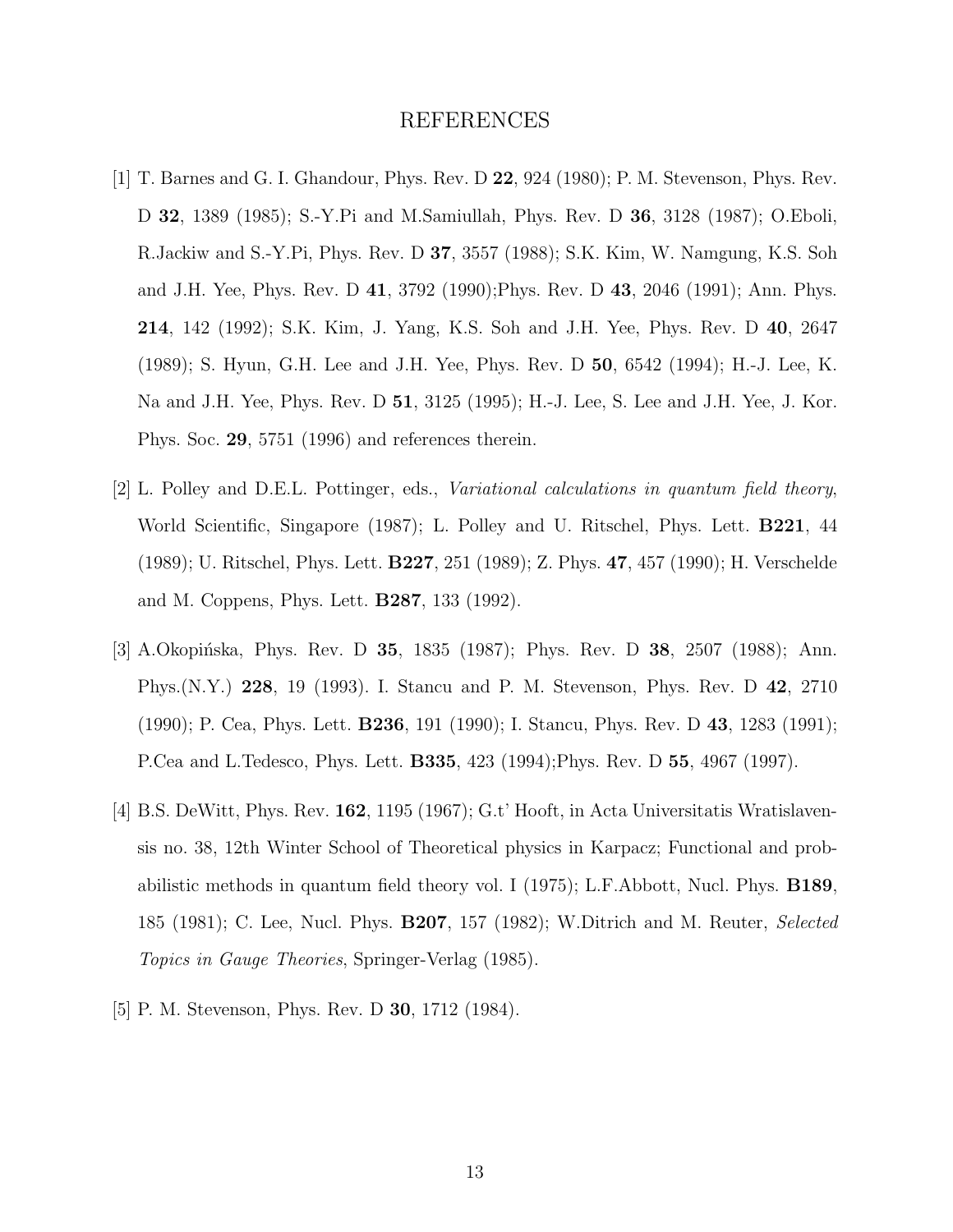- Figure 1. Feynman diagrams for Eq.([21](#page-5-0)).
- Figure 2. Feynman diagrams for Eq.([22](#page-5-0)).
- Figure 3. Digrams contributing to the  $\lambda^2$ -order corrections to the Gaussian effective action.

Table 1. ground state energy for anharmonic oscillator.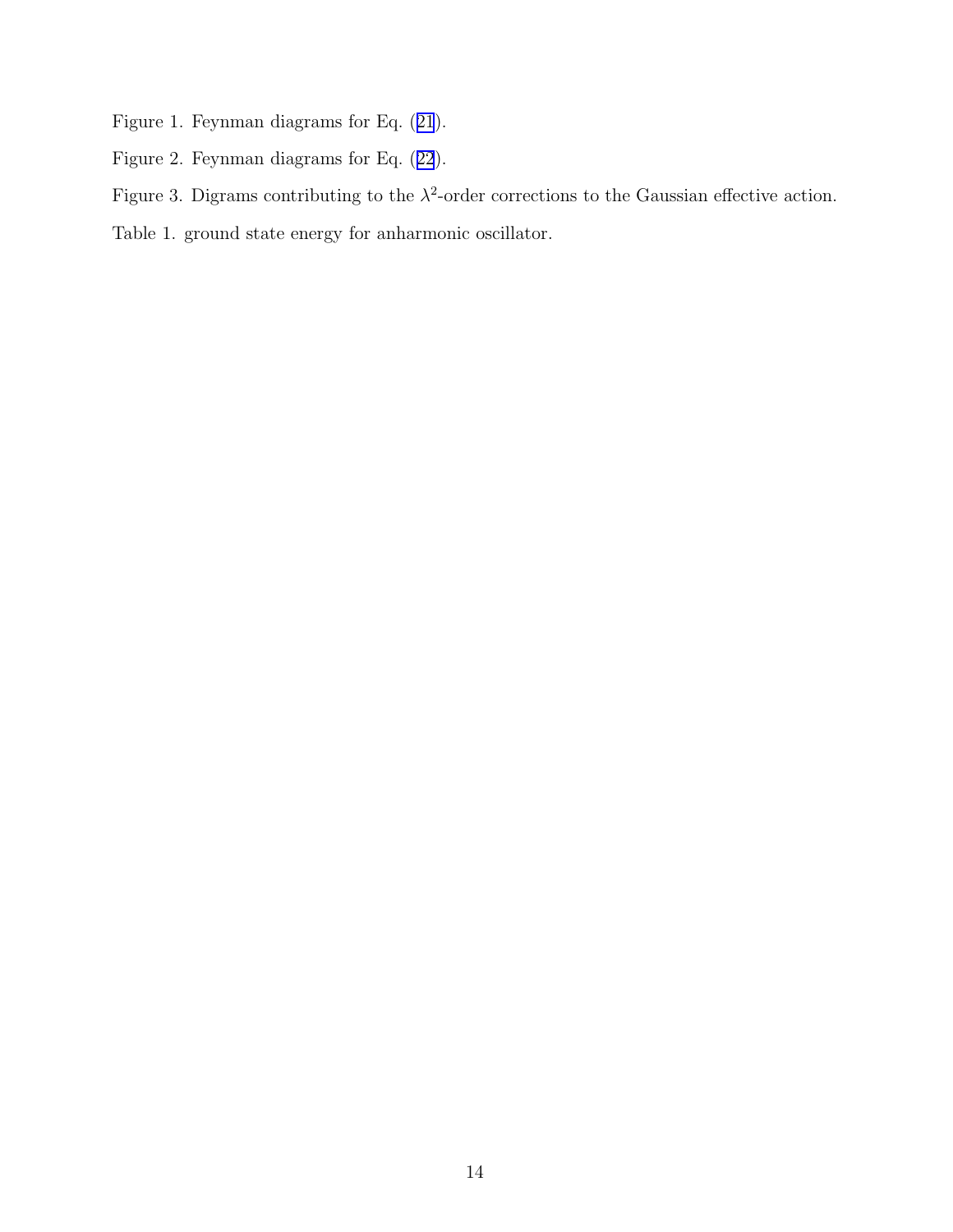### FIGURES

<span id="page-14-0"></span>





FIG. 2. Feynman diagrams for Eq.([22\)](#page-5-0)



FIG. 3. Digrams contributing to the  $\lambda^2$ -order corrections to the Gaussian effective action